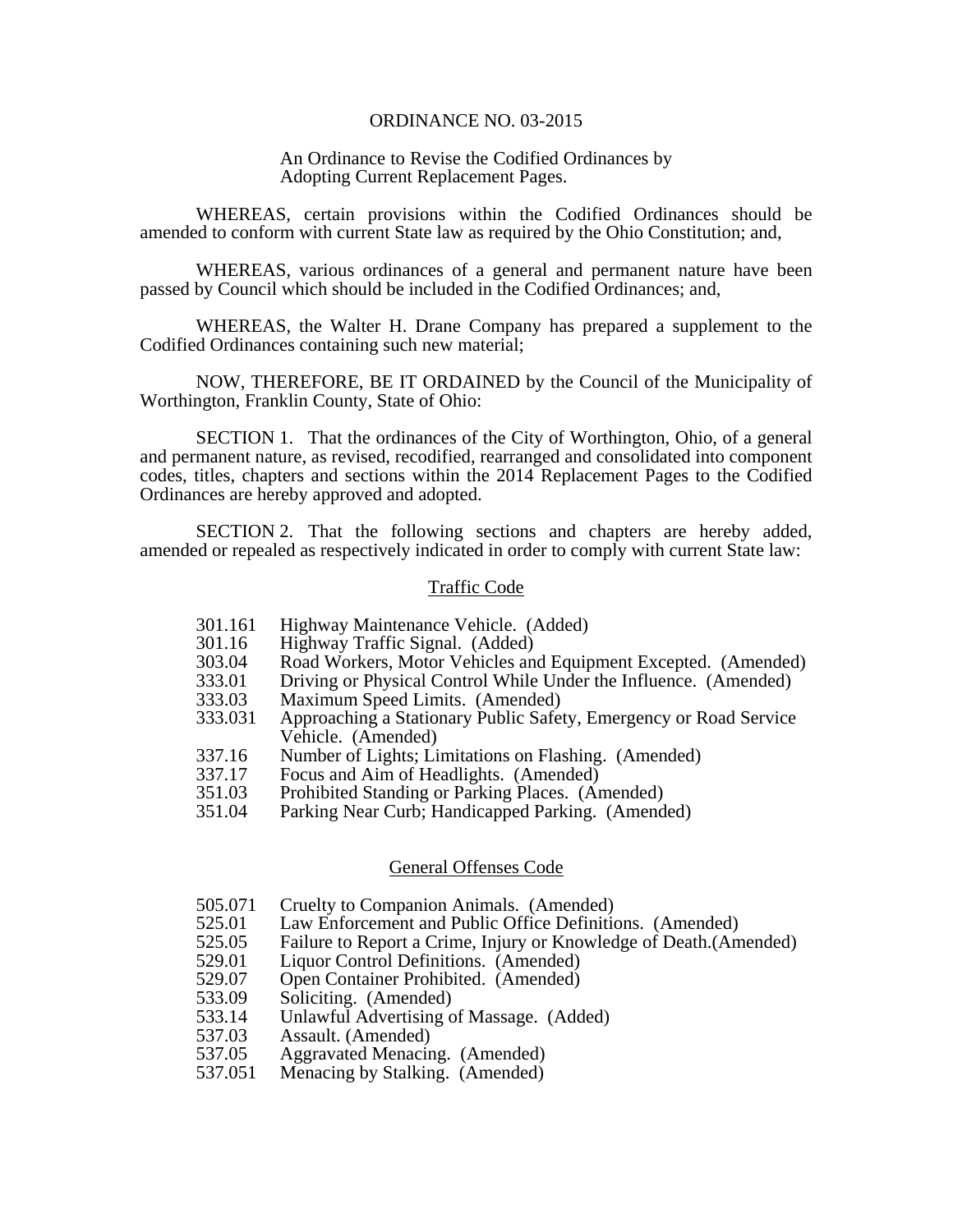## ORDINANCE NO. 03-2015

- 537.06 Menacing. (Amended)
- 537.12 Misuse of 9-1-1 System. (Amended)
- 537.16 Illegal Distribution of Cigarettes, Other Tobacco Products or Alternate Nicotine Products. (Amended)
- 537.17 Criminal Child Enticement. (Amended)<br>545.01 Theft and Fraud Definitions. (Amended)
- Theft and Fraud Definitions. (Amended)
- 545.02 Determining Property Value in Theft Offense. (Amended)
- 545.05 Petty Theft. (Amended)
- 545.15 Securing Writings by Deception. (Amended)
- 553.03 Duties of Locomotive Engineer. (Amended)

 SECTION 3. That the complete texts of the sections listed above are set forth in full in the current replacement pages to the Codified Ordinances. A summary of the amendments to such sections is hereby attached to this ordinance as Appendix A.

 SECTION 4. That notice of passage of this Ordinance shall be posted in the Municipal Administration Building, the Worthington Library, the Griswold Center and Worthington Community Center and shall set forth the title and effective date of the Ordinance and a statement that the Ordinance is on file in the office of the Clerk of Council. This Ordinance shall take effect and be in force from and after the earliest period allowed by law and by the Charter of the City of Worthington, Ohio.

Passed January 20, 2015

 \_/s/ Bonnie D. Michael\_\_\_\_\_\_\_\_\_\_\_\_\_\_ President of Council

Attest:

 $\frac{1}{s}$  D. Kay Thress P.H. January 20, 2015 Clerk of Council Effective February 12, 2015

Introduced January 5, 2015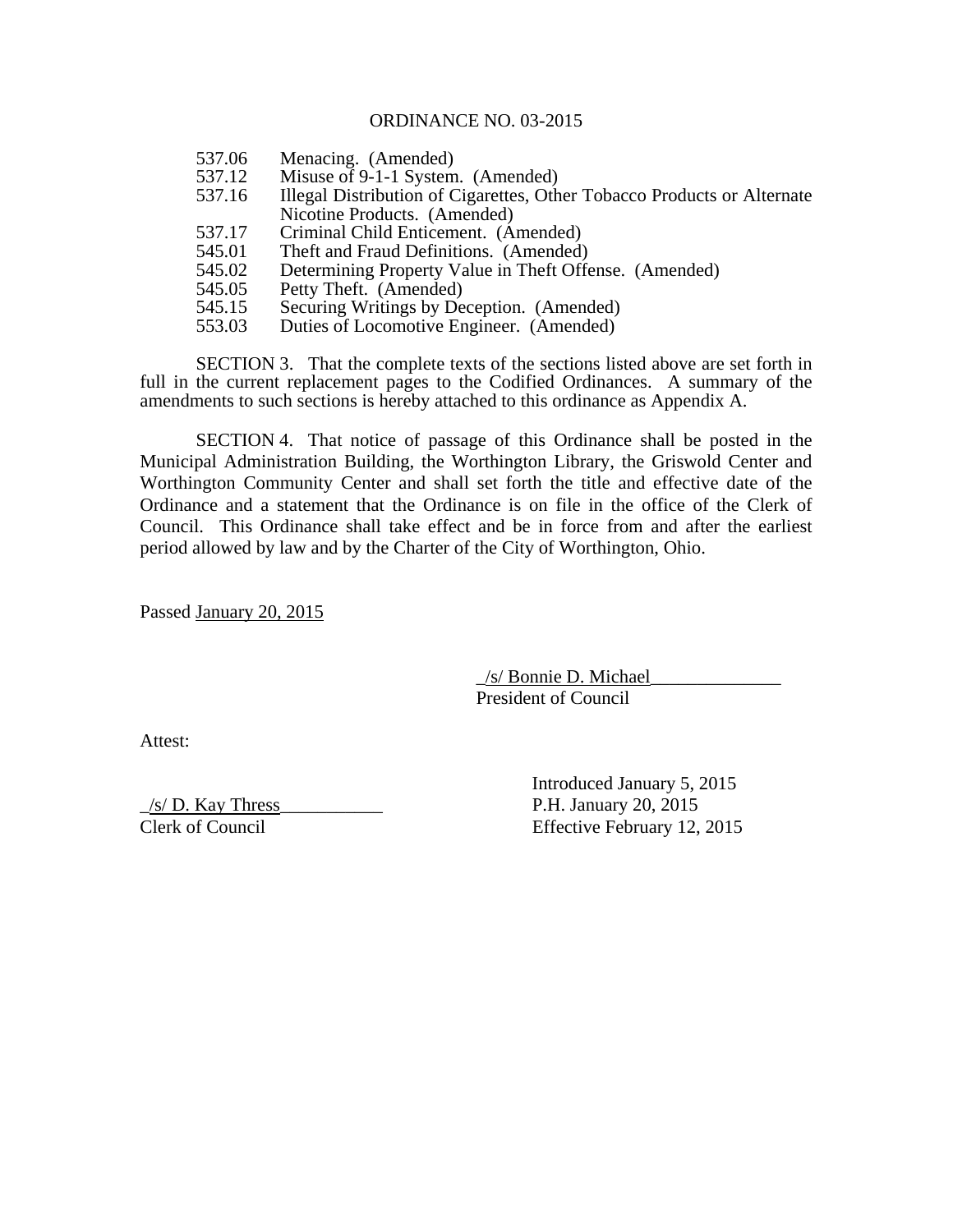## **APPENDIX A**

# **Traffic Code**

301.161 Highway Maintenance Vehicle. (Adds new definition to Traffic Code.)

301.162 Highway Traffic Signal. (Renumbered).

303.04 Road Workers, Motor Vehicles and Equipment Excepted. (Transfers definition of highway maintenance vehicle formerly contained in subsection (d) to new Section  $301.\overline{161}$ .

333.01 Driving or Physical Control While Under the Influence. (Changes Ohio Revised Code references from Chapter 3793 to Chapter 5119 and titles pertaining to Alcohol and Drug Addiction Programs.)

333.03 Speed Limits. (Revises speed limits on highways, expressways and freeways.)

333.031 Approaching a Stationary Public Safety, Emergency or Road Service Vehicle. (Adds vehicles used by the Public Utilities Commission and highway maintenance vehicles to vehicles being approached by the driver of a motor vehicle.)

337.16 Number of Lights and Limitations on Flashing, Oscillating and Rotating Lights. (Deletes traffic line stripers and snow plows and adds "highway" to maintenance vehicles and removes "Ohio Department of Transportation" in subsection  $(c)(1)$ .)

337.17 Focus and Aim of Headlights. (Adds subsection (b) requiring the headlights on a motor vehicle to comply with federal motor vehicle safety standards.)

351.03 Prohibited Standing or Parking Places. (Adds subsection (b) permitting motordriven cycles, motor scooters and bicycles to be parked on sidewalks.)

351.04 Parking Near Curb; Facing Direction of Traffic. (Adds new subsection (c)(2) providing an additional exception for the parking of motorcycles.)

# **General Offenses Code**

505.071 Cruelty to Companion Animals. (Adds new subsection  $(c)(1)$  to  $(4)$  and new subsection (d) pertaining to prohibiting a person in charge of a dog kennel from negligently harming a companion animal.)

525.01 Law Enforcement and Public Office Definitions. (Changes reference in subsection (i) to Ohio R.C.  $5164.01$ .

525.05 Failure to Report a Crime, Injury or Knowledge of Death. (Changes reference in subsection  $(g)(5)$  to  $\widehat{Ohio R.C. 5119.36.}$ 

529.01 Liquor Control Definitions. (Redefines "intoxicating liquor" and "liquor" as set forth in subsection (b) thereof.)